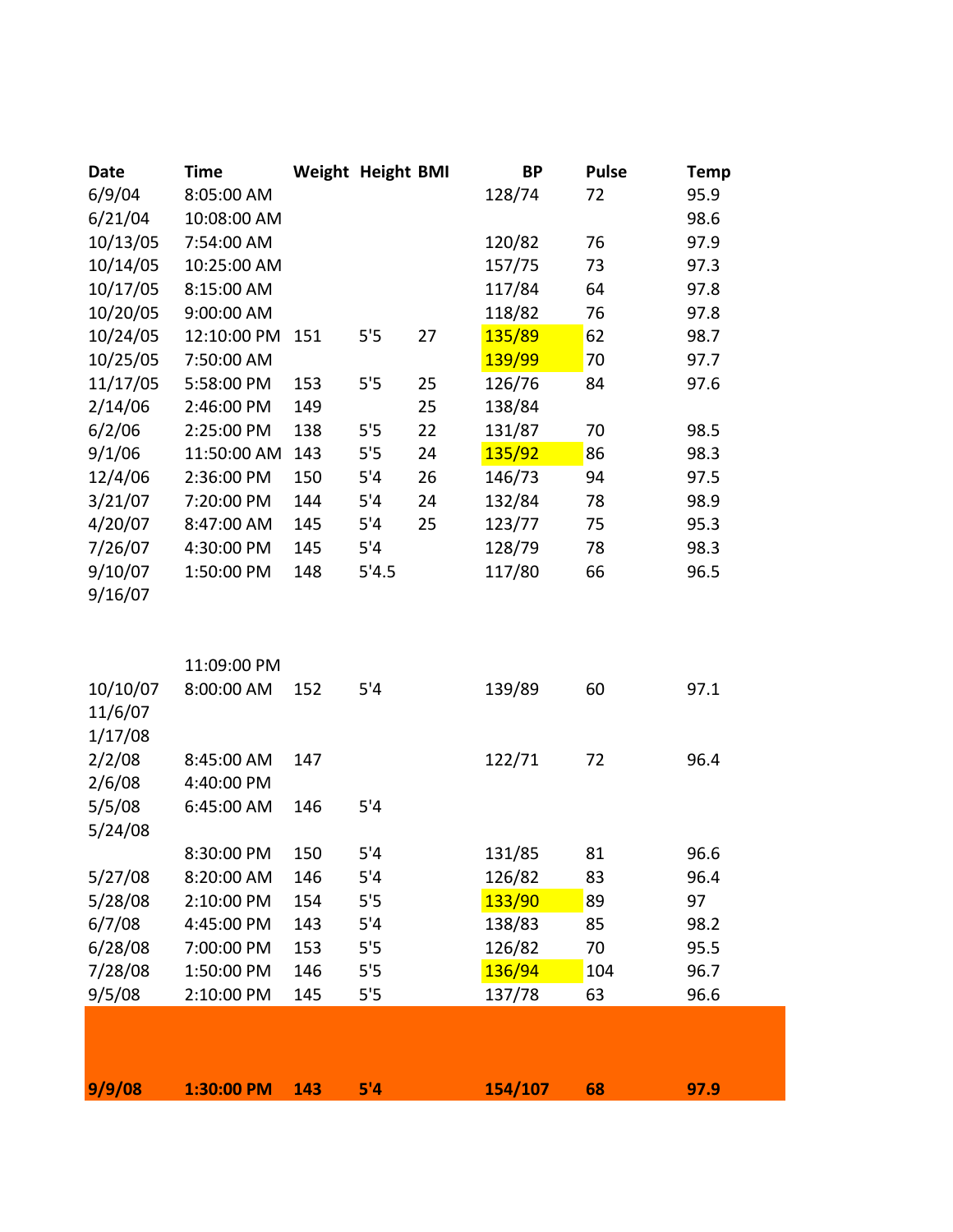| 9/16/08  | 11:30:00 AM     | 142 | 5'4 | 125/81  | 67  | 97   |
|----------|-----------------|-----|-----|---------|-----|------|
| 9/26/08  | 1:50:00 PM      | 139 |     |         |     |      |
| 10/22/08 | 11:30:00 AM 146 |     | 5'4 | 129/86  | 80  | 97.1 |
| 11/19/08 | 11:00:00 AM     |     |     |         |     |      |
| 12/9/08  | 10:30:00 AM     |     |     |         |     |      |
| 2/12/09  | 2:10:00 AM      | 146 | 5'5 | 129/85  | 72  | 96   |
| 3/5/09   | 10:20:00 AM     | 146 | 5'5 | 131/93  | 80  | 96.5 |
| 4/23/09  | 3:20:00 PM      | 152 | 5'4 | 136/96  | 103 | 97.9 |
| 5/13/09  | 4:45:00 PM      | 150 | 5'4 | 145/93  | 83  | 98.1 |
| 7/10/09  | 10:00:00 AM     | 140 | 5'4 | 145/96  | 117 | 97.1 |
| 7/21/09  | 2:57:00 PM      | 147 | 5'4 | 126/86  | 59  | 96.7 |
| 7/27/09  | 9:00:00 AM      |     |     |         |     |      |
| 9/15/09  | 12:00:00 PM 138 |     | 5'4 | 155/112 | 98  | 97.2 |
| 10/6/09  | 12:00:00 PM 148 |     | 5'4 | 151/102 | 68  | 96.7 |
| 11/13/09 | 11:00:00 AM 151 |     | 5'6 | 115/59  | 83  | 95.7 |
| 11/13/09 | 11:20:00 AM 153 |     | 5'4 | 148/96  | 70  | 96.7 |
| 11/19/09 | 3:45:00 PM      | 145 | 5'4 | 154/99  | 83  | 97.8 |
|          |                 |     |     |         |     |      |
| 12/2/09  | 4:00:00 PM      | 157 | 5'4 | 157/101 | 78  | 97.4 |
| 12/7/09  | 4:00:00 PM      | 145 | 5'4 | 120/85  | 79  |      |
| 12/15/09 | 11:15:00 AM     |     |     |         |     |      |
| 2/3/10   | 10:15:00 AM     |     |     |         |     |      |
| 12/10/10 | 4:15:00 PM      |     |     | 128/77  | 68  |      |
| 12/20/10 | 4:00:00 PM      | 146 | 5'4 | 147/72  | 76  | 96.8 |
| 12/25/10 | 11:30:00 AM     | 148 | 5'4 | 123/71  | 72  | 96   |
| 2/18/11  |                 |     |     |         |     |      |

| 9:10:00 AM 155 5'5         |  | 136/88 88 | 97.1 |
|----------------------------|--|-----------|------|
| 4/27/11 6:45:00 PM 153 5'4 |  | 131/72 67 | 97.8 |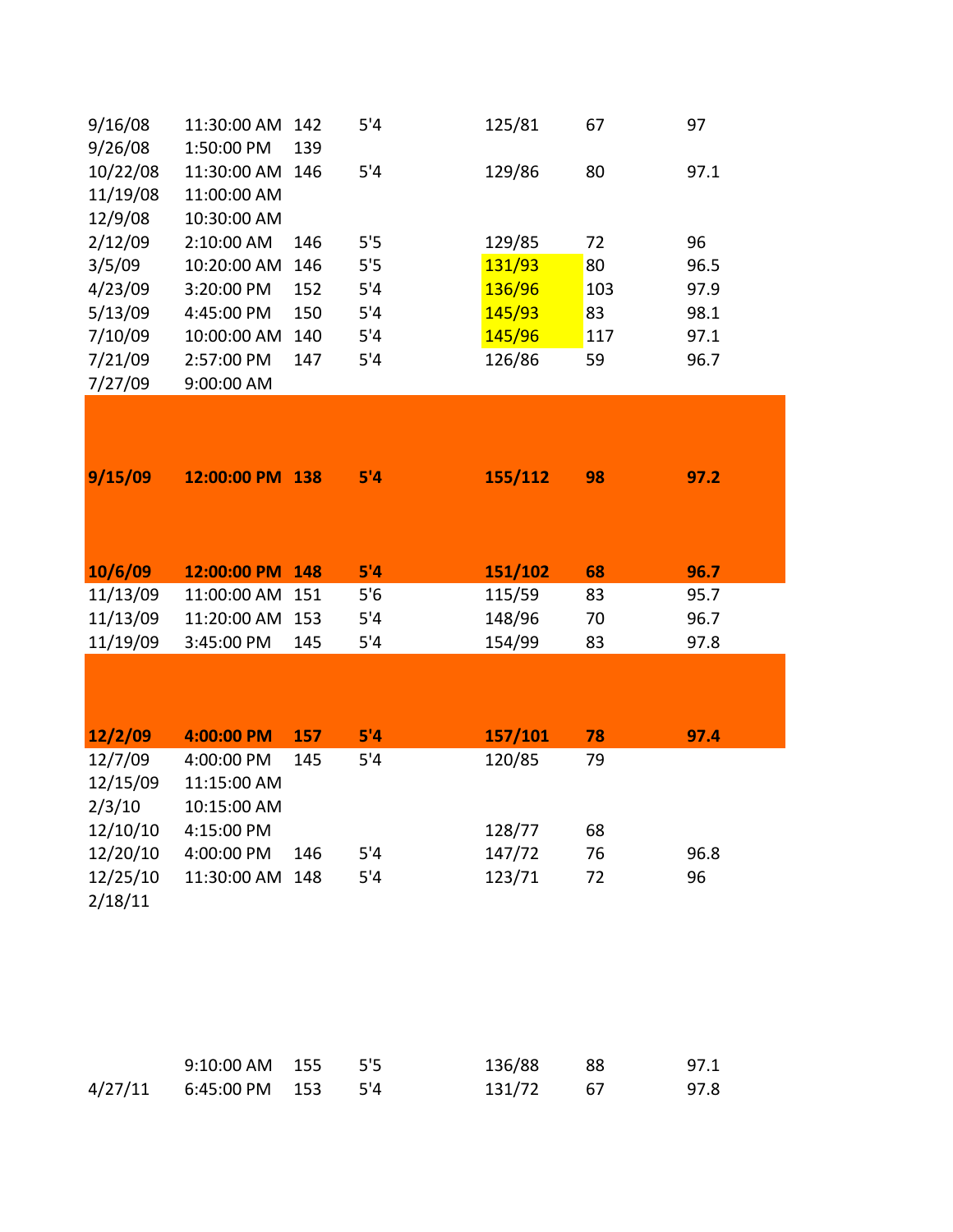| 7/13/11  |                   |       |     |        |    |      |
|----------|-------------------|-------|-----|--------|----|------|
|          | 4:00:00 PM        | 144   | 5'4 | 136/86 | 75 | 96.5 |
| 7/20/11  | 11:50:00 AM       | 143   | 5'4 | 133/80 | 74 | 97.7 |
| 7/26/11  | 4:20:00 PM        | 144   | 5'4 | 123/81 | 80 | 98.4 |
| 8/3/11   |                   |       |     |        |    |      |
|          | 2:00:00 PM        | 145   | 5'4 | 139/87 | 80 | 97.6 |
| 8/18/11  |                   |       |     |        |    |      |
|          | 11:15:00 AM $n/a$ |       | 5'4 | 135/83 | 76 | 97.3 |
| 9/12/11  |                   |       |     |        |    |      |
|          | 12:05:00 PM       | -145  | 5'4 | 134/85 | 76 | 96.4 |
| 12/30/08 | 11:30:00 AM       | - 150 | 5'4 | 139/94 | 92 | 97.3 |
| 7/26/07  | 4:30:00 PM        | 145   | 5'4 | 128/79 | 78 | 98.3 |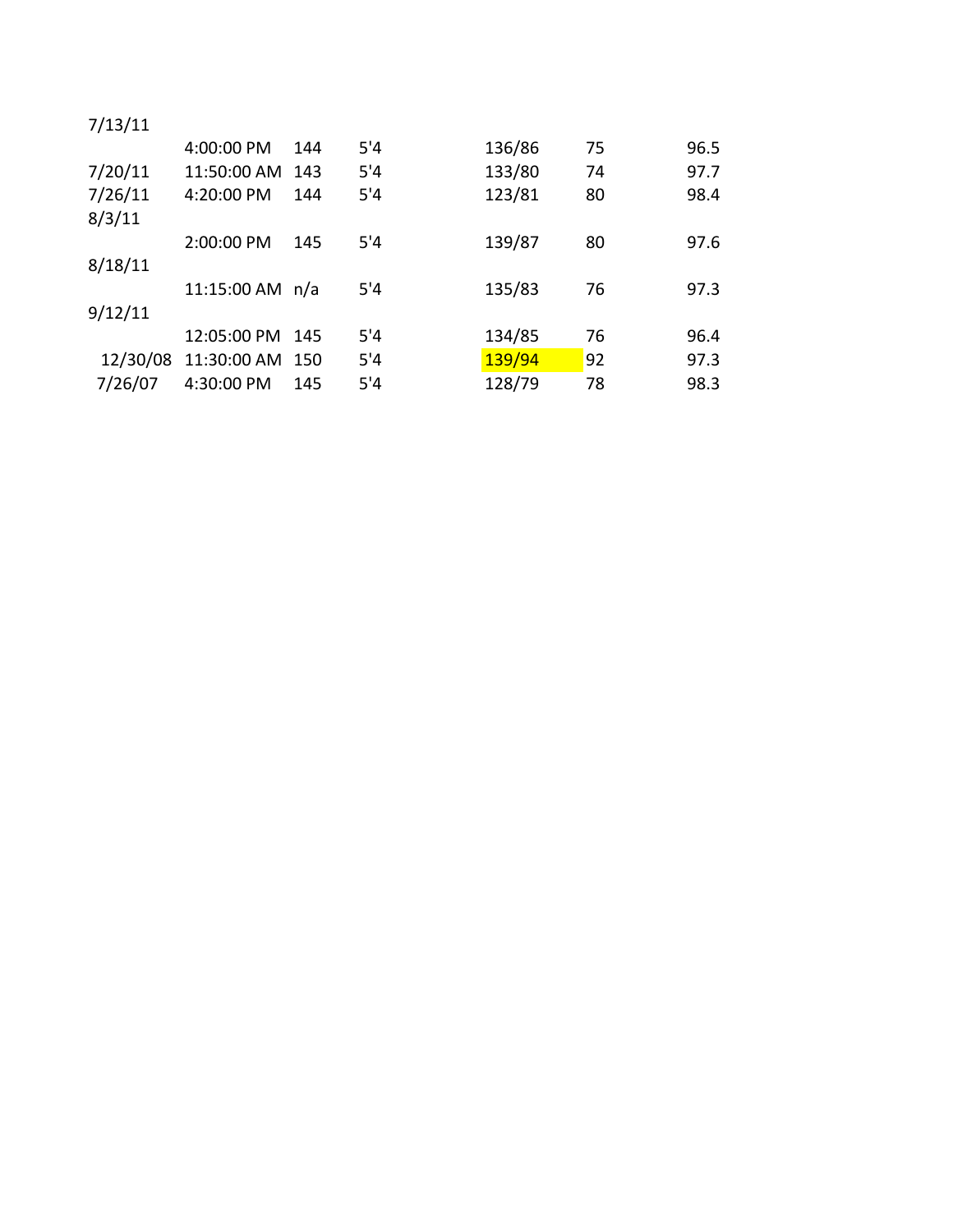|             | Pg. # in                   |                  |                  |                   |
|-------------|----------------------------|------------------|------------------|-------------------|
|             | <b>Kaiser</b>              | Lab Test         | Physical         | <b>Additional</b> |
| <b>Resp</b> | report                     | <b>Results</b>   | Exam.            | <b>Notes</b>      |
| 16.00       |                            |                  |                  |                   |
| 16.00       |                            |                  |                  |                   |
| 16.00       |                            |                  |                  |                   |
| 16.00       |                            |                  |                  |                   |
| 16.00       |                            |                  |                  |                   |
|             | <b>KP</b> (page 10)        |                  |                  |                   |
| 16.00       |                            |                  |                  |                   |
|             | KP (pg 12)                 |                  |                  |                   |
|             | KP (pg 14)                 |                  |                  |                   |
|             | KP (pg 16)                 |                  |                  |                   |
|             | KP (pg 18)                 |                  |                  |                   |
|             | KP (pg 20)                 |                  |                  |                   |
|             | KP (pg 22)                 |                  |                  |                   |
|             | KP (pg 24)                 |                  |                  |                   |
|             | KP pg 52                   |                  |                  | Spine clinic      |
|             | KP (pg 83)                 |                  |                  |                   |
|             |                            |                  |                  | Urine             |
|             |                            |                  |                  | culture           |
|             |                            |                  |                  | analysis, pg      |
|             |                            |                  |                  | 90                |
|             | pg 100                     |                  |                  |                   |
|             |                            | <b>KP pg 118</b> |                  |                   |
|             |                            |                  | KP pg 156        |                   |
|             | KP (pg 172)                |                  |                  | heavy bleeding    |
|             |                            |                  | KP pg 174        |                   |
|             | KP (pg 228)                |                  |                  |                   |
|             |                            |                  |                  | immunozati        |
|             | KP (pg 233)                |                  | KP pg 233        | ons given         |
|             | KP (pg 244)                |                  | KP pg 245        |                   |
|             | KP (pg247)                 |                  |                  |                   |
|             | KP (pg 255)                |                  |                  |                   |
|             | KP (pg 264)                |                  |                  |                   |
|             | KP (pg 282)<br>KP (pg 314) |                  | KP pg 315        |                   |
|             |                            |                  |                  | <b>Blood</b>      |
|             |                            |                  |                  | <b>Pressue</b>    |
|             |                            |                  |                  | <b>Extremly</b>   |
|             | <b>KP</b> (pg 321)         |                  | <b>KP pg 323</b> | high              |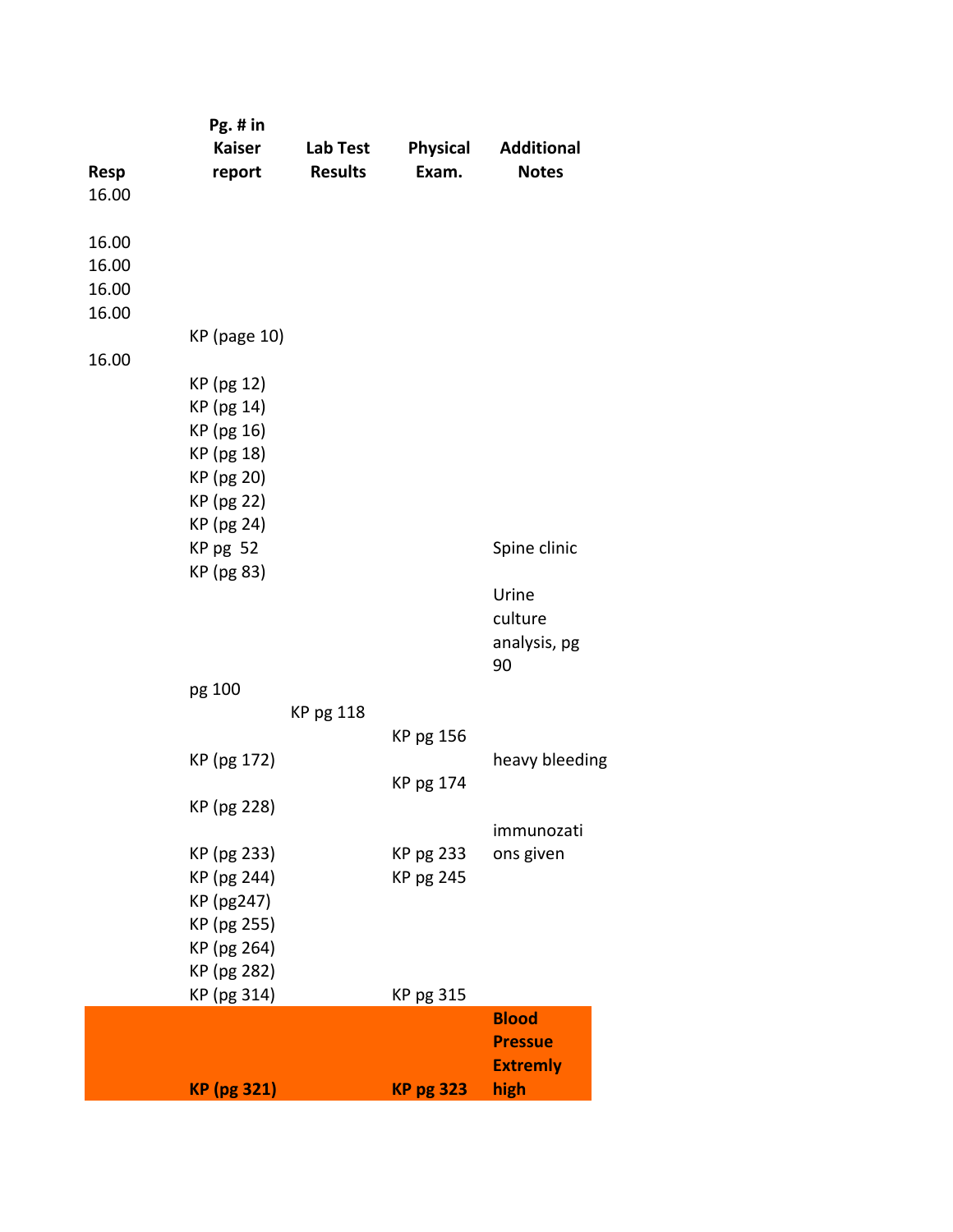| KP (pg 349)        |        | KP pg 351         |                  |
|--------------------|--------|-------------------|------------------|
| KP (pg 354)        |        |                   |                  |
| KP (pg 368)        |        |                   |                  |
|                    |        | KP pg 378         |                  |
|                    |        | KP pg 390         |                  |
| KP (pg 443)        |        | KP pg 444         |                  |
| KP (pg 488)        |        |                   |                  |
| KP (pg 536)        |        | KP pg 537         |                  |
| KP (pg 552)        |        | KP pg 553         |                  |
| KP (pg 604)        |        |                   |                  |
| KP (pg 613)        |        | KP pg 614         |                  |
|                    |        | KP pg 625         |                  |
|                    |        |                   | <b>Blood</b>     |
|                    |        |                   | <b>Pressue</b>   |
|                    |        |                   | <b>Extremly</b>  |
| <b>KP</b> (pg 659) |        |                   | high             |
|                    |        |                   | <b>Blood</b>     |
|                    |        |                   | <b>Pressue</b>   |
|                    |        | <b>KP pg 678-</b> | <b>Extremly</b>  |
| <b>KP</b> (pg 677) |        | 681               | high             |
| KP (pg 706)        |        | KP pg 707         |                  |
| KP (pg 704)        |        |                   |                  |
| KP (pg 709)        |        | KP pg 710         |                  |
|                    |        |                   | <b>Blood</b>     |
|                    |        |                   | <b>Pressue</b>   |
|                    |        |                   | <b>Extremly</b>  |
| <b>KP</b> (pg 716) |        | <b>KP pg 717</b>  | high             |
| KP (pg 726)        |        | KP pg 727         |                  |
|                    | KP 745 | KP pg 745         |                  |
|                    |        | KP pg 774         |                  |
| KP (pg 863)        |        |                   |                  |
| KP (pg 869)        |        | KP pg 871         |                  |
| KP (pg 876)        |        | KP pg 877         |                  |
|                    |        |                   | bp was           |
|                    |        |                   | 167/104          |
|                    |        |                   | when on          |
|                    |        |                   | the phone        |
|                    |        |                   | with boss.       |
|                    |        |                   | <b>Went down</b> |
|                    |        |                   | after phone      |
| KP (pg 903)        |        | KP pg 904         | call.            |
| KP (pg 933)        |        | KP pg 934         |                  |